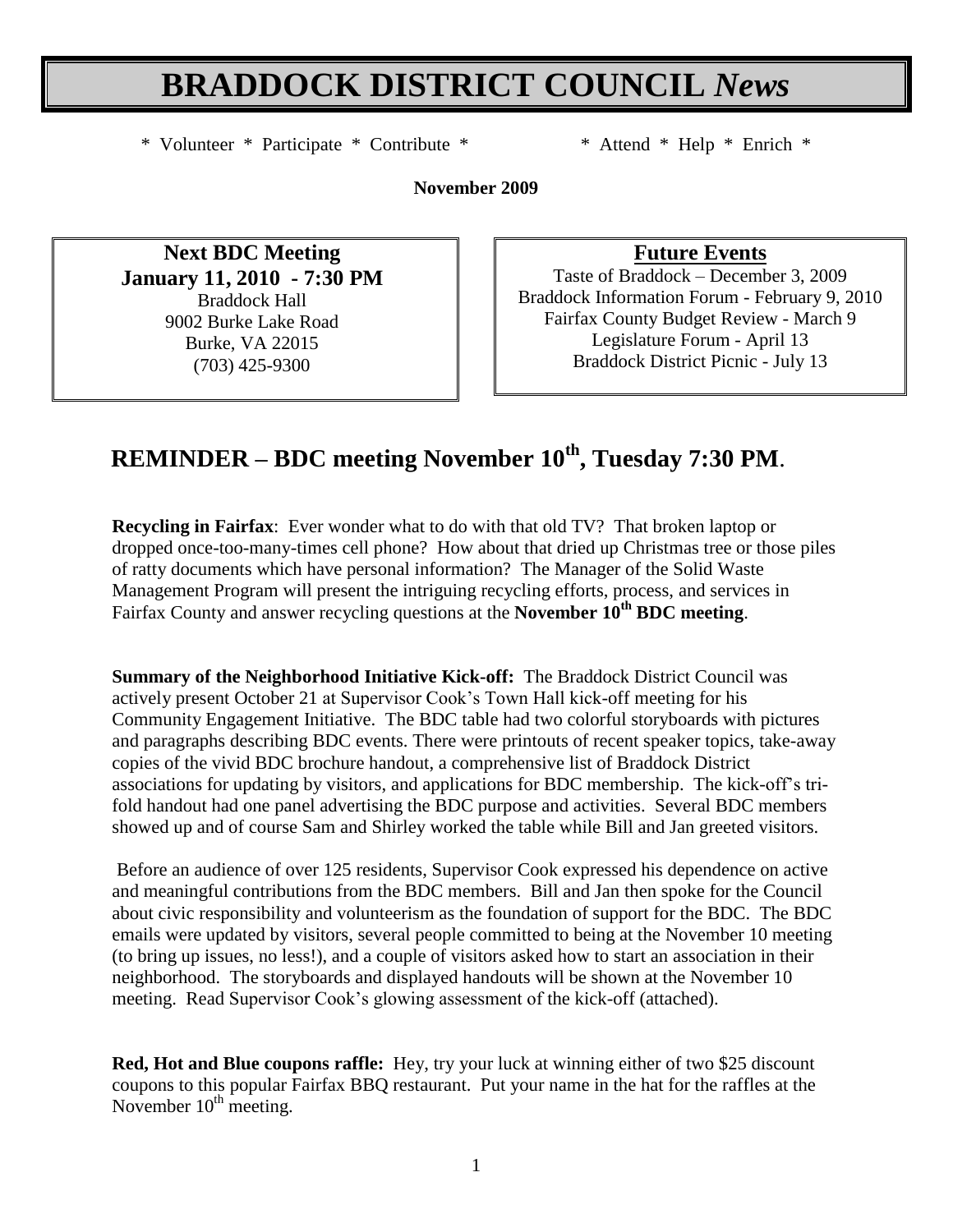**BDC Dues Invoices:** Look for "em in the mail! The BDC invoices have been sent out along with the annual request for Braddock District association's to support BDC activities thru both volunteers and payment of dues.

**Flu information:** For the very latest information on both Seasonal and H1N1 flu, as well as H1N1 vaccine availability at clinic locations, visit<http://www.fairfaxcounty.gov/flu>or call the Health Department's H1N1 Call Center at: 703-267-3511 (Weekdays 8 a.m. - 4:30 p.m.)

**Volunteer car drivers needed:** The **Taste of Braddock** is **December 3rd** at Braddock Hall. This annual buffet of local restaurant's tasty and diverse foods is always a smash hit because volunteers make it happen. Their important service is the fun privilege of driving the prepared and protected foods from the various restaurants to Braddock Hall. Each volunteer driver brings foods from one or two restaurants. Please ask to help us with this transportation.

**Status Report of Grass Mowing Committee:** A *draft* framework will be provided at the November  $10^{th}$  meeting to help frame cases for discussion of grass mowing so that we don't continue to hear the same arguments over and over. No one likes the situation, and we struggle with what to do. Each of the solutions being developed involves some work from members of BDC and our associations. Note that we often hear the most vocal attendees bringing up solutions for others to implement.

Since we collectively have a passion for getting some action, the solution must be what BDC members and association members can volunteer their energies to accomplish. This *draft* framework lays out the cases for discussion and the actions available so members can focus on one or two courses of action. Giving members time to review, assess, modify, or accept the cases, grass mowing will be a major discussion topic at the January 12th BDC meeting.

**Fairfax County Transit Development Plan:** These are the remaining open community meeting dates. More info at their website: <http://www.fairfaxcounty.gov/fcdot/tdp.htm>

Monday, November 9 6:00-8:00PM North County Government Center 12000 Bowman Towne Drive, Reston

Tuesday, November 10 6:00-8:00PM McLean Community Center 1234 Ingleside Avenue, McLean Monday, November 16 6:00-8:00PM County Government Center 12000 Government Center Parkway, Fairfax

Tuesday, November 17 6:00-8:00PM South County Center 8350 Richmond Highway, Alexandria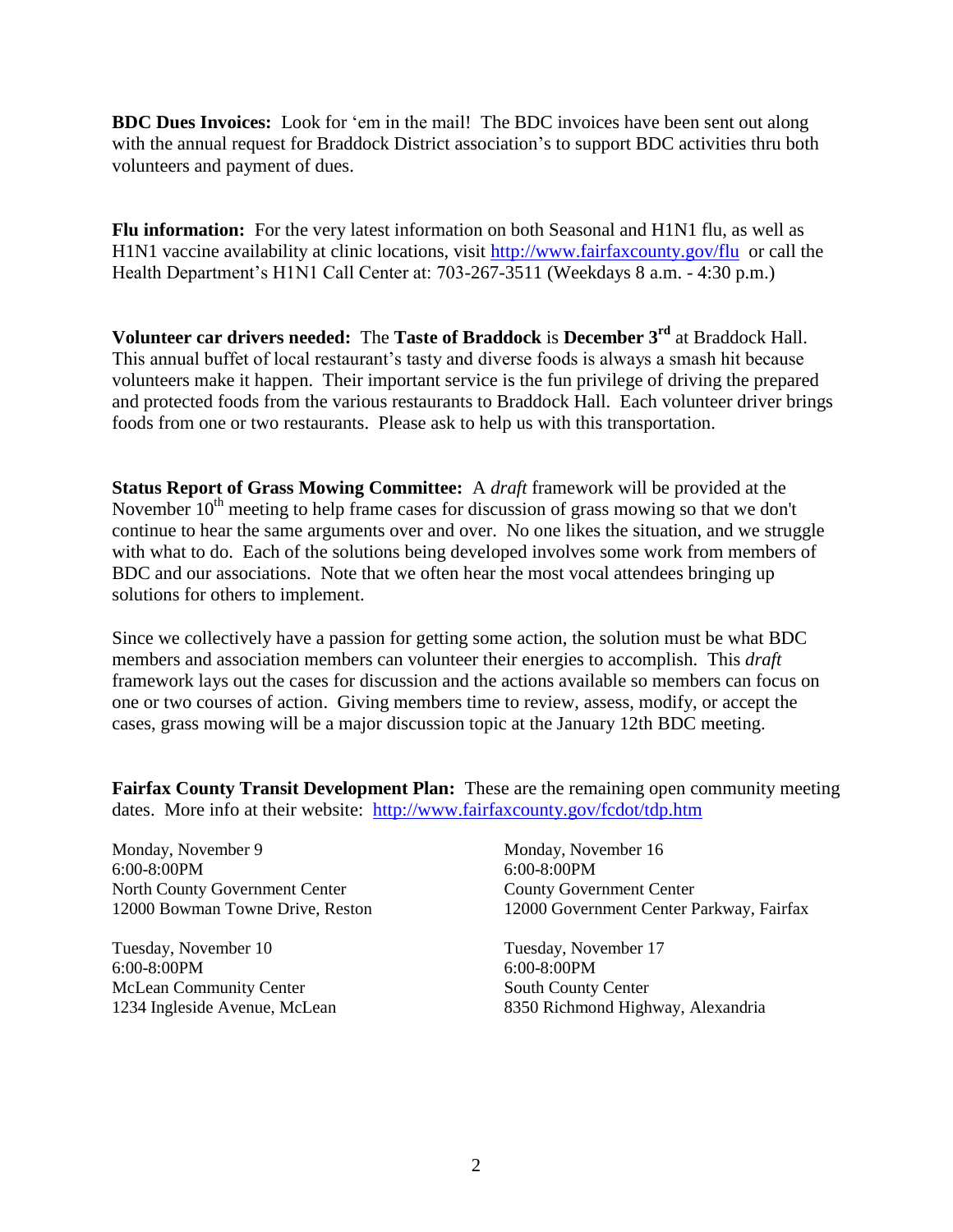**Tax District created for Phase II of Rail to Dulles:** Great news! In mid-October signed petitions were presented to Fairfax County to establish the Phase II Tax District which will build three Metrorail stations to serve the Reston/Herndon area in the Dulles corridor. This is a major milestone for the construction of Rail to Dulles. A summary of key provisions is at **http://www.railtodulles.com/docs/petition-summary.pdf** and the 50-year *Dulles* Corridor Metrorail Project timeline is at **(http://www.dullesmetro.com/about/timeline.cfm.**

Join Chairperson **Sharon Bulova** in her **Town Meeting at 7 p.m. on November 18th: "Energizing Fairfax County – Climate Change and Energy Efficiency!"** This will be an opportunity for you to learn about what is happening in our region and in Fairfax County to conserve our energy resources. Speakers include Stuart Freudberg of the Council of Governments, Mark Gibb of the Northern Virginia Regional Commission and David Molchany, Deputy County Executive for Fairfax County. Bud Thompson (Great Falls Citizen Association) and Mark Lowham (West\*Group) will share "What"s going on in the Community." The location for the meeting is in the newly renovated Woodson High School in Fairfax.

**The Fairfax County Parkway Project:** This is part of a vital transportation corridor serving residents and businesses located in the Fairfax County neighborhoods. Cherry Hill Construction, Inc. has been selected by Eastern Federal Highway Land Division to design and build the extension of the Fairfax County Parkway at Rolling Road to Fullerton Road. For additional information and email alerts regarding gate closures, construction related traffic delays, construction blasting, and other activities log onto [www.belvoirnewvision.com](http://www.belvoirnewvision.com/) and sign up for more information.

**Greater Washington 2050 Report** - Sharon Bulova served as the Chair of the Greater Washington 2050 Coalition of the Metropolitan Washington Council of Governments (COG). The COG Board of Directors has approved for public comment a report by area leaders calling for a more integrated approach to regional planning to accommodate growth in our region, compete in the global economy, and combat challenges like climate change, traffic congestion, and disparities in public safety, health, and education.

This report, "Region Forward – Greater Washington 2050: COG"s Vision for the National Capital Region in the Twenty-First Century," proposes a new, comprehensive vision for the National Capital Region. It is based on 19 shared regional goals and includes targets designed to measure progress toward the goals. Local governments are being asked to agree to a Compact to support these regional goals.

Ms, Bulova encourages you to view the current report, available at Greater Washington 2050"s website: http://www.greater washington2050.org. You may submit comments, accepted through November 30, 2009, at http://www.mwcog.org/gw2050/public/. The COG Board expects to vote on the final report and recommendations in January 2010. Residents of the District of Columbia, suburban Maryland and Northern Virginia know our futures are interconnected. With Greater Washington 2050, we have a plan that reflects our shared goals and demonstrates the many benefits of working together more closely.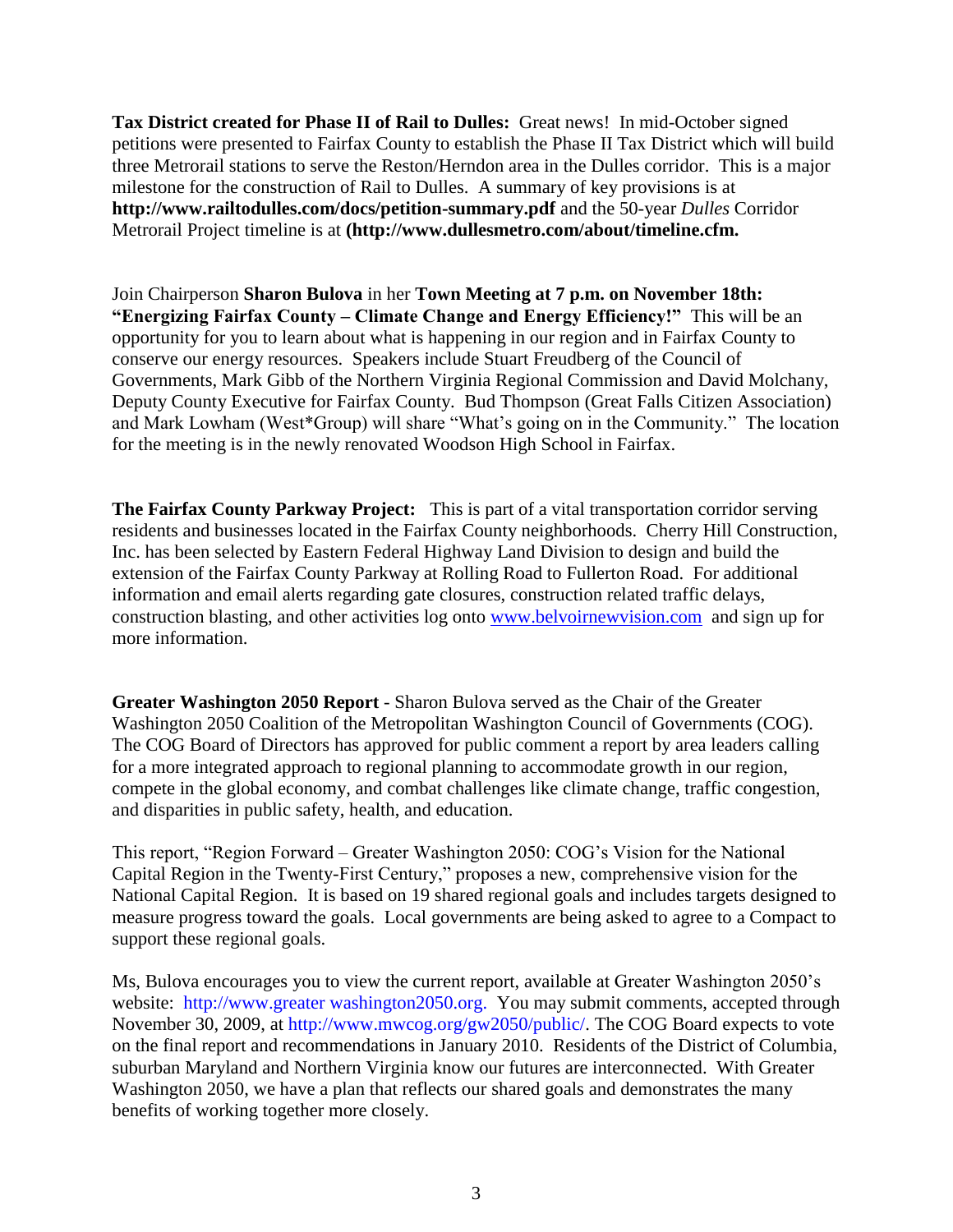#### **Notes of Interest:**

- To broaden the distribution of BDC news and community events, we request members to add or update their email addresses by contacting Dottie Dane, [dottie.dane@cox.net.](mailto:dottie.dane@cox.net)
- News about your association neighborhood is important! The opportunity to share and discuss is available at each Council meeting. Bring your news! Share your news!
- Are there topics and concerns that you"d like to hear about? The Council solicits your opinion and suggestions for topics for the January, May and June, 2010, BDC meetings.

Say hello to your neighbors, **Bill**

### **Braddock District Council Officers** Chair: William Barfield Vice Chair: Janyce Hedetniemi Treasurer: Kevin Morse Secretary: Bruce Wallachy Communications Chair: vacant Membership Chair: Dottie Dane Information Forum Chair: Tena Bluhm